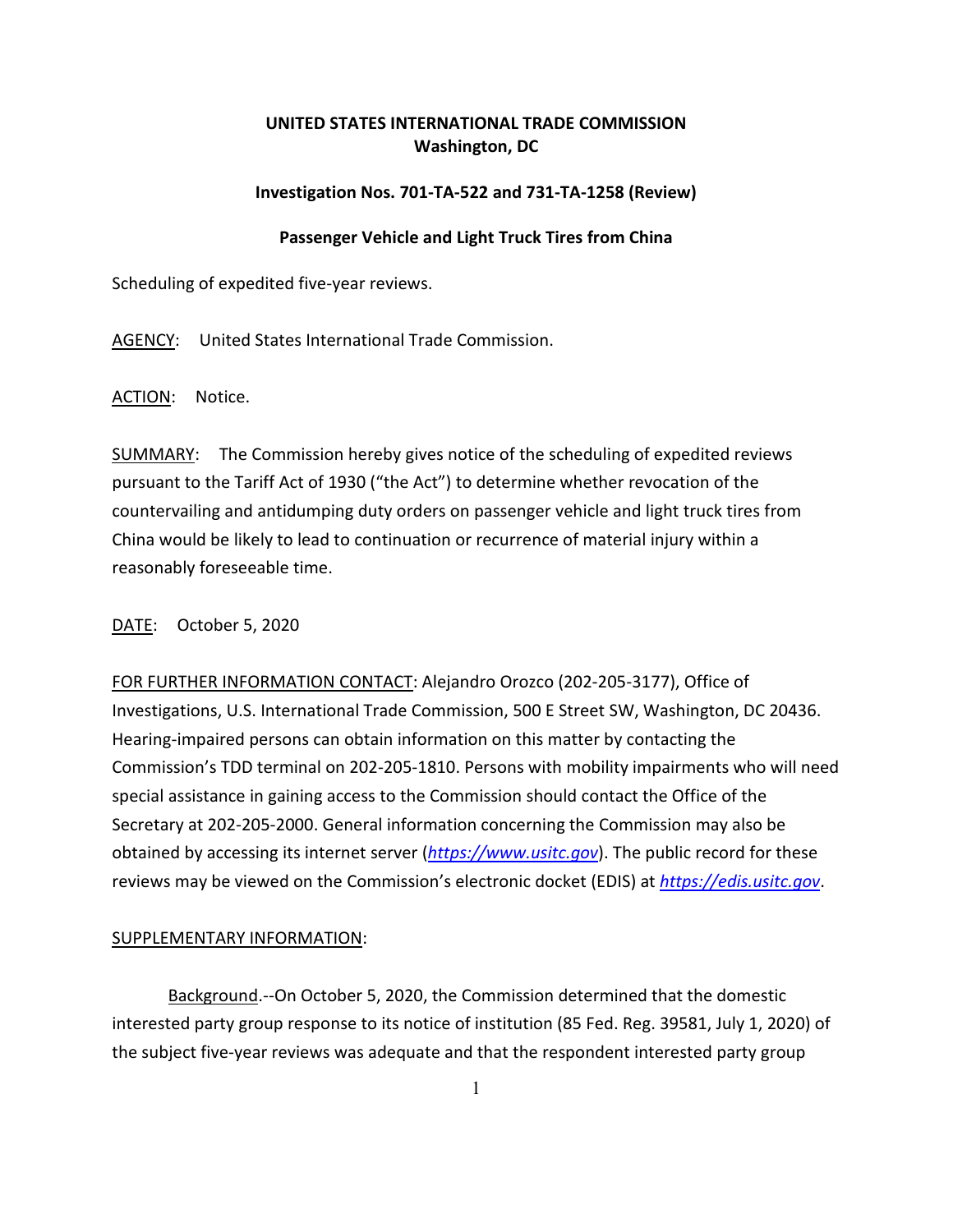response was inadequate. The Commission did not find any other circumstances that would warrant conducting full reviews.<sup>1</sup> Accordingly, the Commission determined that it would conduct expedited reviews pursuant to section  $751(c)(3)$  of the Tariff Act of 1930 (19 U.S.C.  $1675(c)(3)$ ).

For further information concerning the conduct of these reviews and rules of general application, consult the Commission's Rules of Practice and Procedure, part 201, subparts A and B (19 CFR part 201), and part 207, subparts A, D, E, and F (19 CFR part 207).

Please note the Secretary's Office will accept only electronic filings at this time. Filings must be made through the Commission's Electronic Document Information System (EDIS, [https://edis.usitc.gov\)](https://edis.usitc.gov/). No in-person paper-based filings or paper copies of any electronic filings will be accepted until further notice.

Staff report.--A staff report containing information concerning the subject matter of the reviews will be placed in the nonpublic record on January 8, 2021, and made available to persons on the Administrative Protective Order service list for these reviews. A public version will be issued thereafter, pursuant to section 207.62(d)(4) of the Commission's rules.

Written submissions.--As provided in section 207.62(d) of the Commission's rules, interested parties that are parties to the reviews and that have provided individually adequate responses to the notice of institution, $<sup>2</sup>$  $<sup>2</sup>$  $<sup>2</sup>$  and any party other than an interested party to the</sup> reviews may file written comments with the Secretary on what determination the Commission should reach in the reviews. Comments are due on or before January 14, 2021 and may not contain new factual information. Any person that is neither a party to the five-year reviews nor an interested party may submit a brief written statement (which shall not contain any new

<span id="page-1-0"></span> $1$  A record of the Commissioners' votes is available from the Office of the Secretary and at the Commission's website.

<span id="page-1-1"></span> $2$  The Commission has found the response to its notice of institution filed by the United Steel, Paper and Forestry, Rubber, Manufacturing, Energy, Allied Industrial and Service Workers International Union ("domestic interested party"), which represents workers at five domestic producers of PVLT tires: Cooper Tire & Rubber Company, the Goodyear Tire & Rubber Company, Michelin North America Inc., Sumitomo Rubber USA, LLC, and the Yokohama Rubber Co., Ltd., to be adequate. Comments from other interested parties will not be accepted (*see* 19 CFR 207.62(d)(2)).